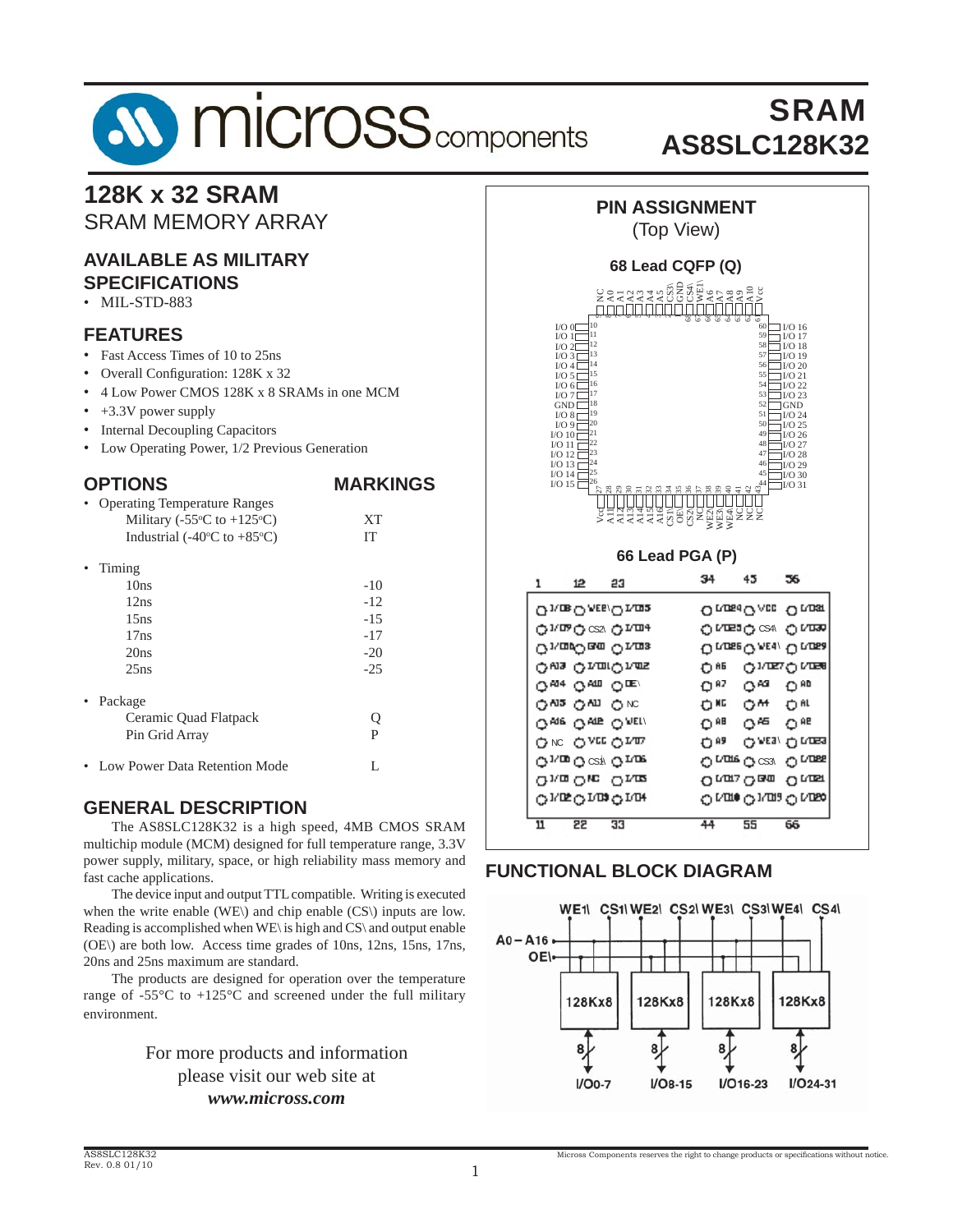

### **ABSOLUTE MAXIMUM RATINGS\***

| Voltage of Vcc Supply Relative to Vss-0.5V to +4.6V |  |
|-----------------------------------------------------|--|
|                                                     |  |
|                                                     |  |
| Voltage on Any Pin Relative to Vss5V to Vcc+4.6V    |  |
|                                                     |  |

This is a stress rating only and functional operation on the device at these or any other conditions above those indicated in the operational sections of this specification is not implied. Exposure to absolute maximum rating conditions for extended periods may affect reliability.

\*Stresses greater than those listed under "Absolute Maximum Ratings" may cause permanent damage to the device.

\*\*Junction temperature depends upon package type, cycle time, loading, ambient temperature and airflow. See the Application Information section at the end of this datasheet for more information.

### **ELECTRICAL CHARACTERISTICS AND RECOMMENDED DC OPERATING CONDITIONS** (-55°C  $\leq$  T<sub>A</sub>  $\leq$  125°C and -40°C to +85°C; Vcc = 3.3V ±0.3V)

| <b>DESCRIPTION</b>                      | <b>CONDITIONS</b>                                                                                                          | <b>SYMBOL</b>              | <b>MIN</b> | <b>MAX</b>        |     | UNITS NOTES |
|-----------------------------------------|----------------------------------------------------------------------------------------------------------------------------|----------------------------|------------|-------------------|-----|-------------|
| Input High (logic 1) Voltage            |                                                                                                                            | Vн                         | 2.2        | $V_{\rm CP}$ +0.3 | Μ   |             |
| Input Low (logic 1) Voltage             |                                                                                                                            | $\mathbf{v}_L$             | $-0.3$     | 0.8               | M   |             |
| Input Leakage Current <sub>ADD.OE</sub> | $0$ V <v<math>_{\rm N}<v<math>_{\rm CC}</v<math></v<math>                                                                  | <sup>I</sup> LI1           | $-10$      | 10                | μA. |             |
| Input Leakage Current <sub>WECE</sub>   |                                                                                                                            | ևք                         | $-10$      | 10                | μA  |             |
| Output Leakage Current <sub>ko</sub>    | Output(s) Disabled<br>0V <vour<vcc< td=""><td>ات⊔</td><td><math>-10</math></td><td>חר</td><td>μA</td><td></td></vour<vcc<> | ات⊔                        | $-10$      | חר                | μA  |             |
| Output High Voltage                     | $b$ <sub>H</sub> $=$ 4.0mA                                                                                                 | $V_{\rm OH}$               | 2.4        |                   | Υ   |             |
| Output Low Voltage                      | $I_{OL} = 8.0$ m $A$                                                                                                       | $\mathsf{V}_{\mathsf{OL}}$ |            | 0.5               | V   |             |

|                                                                |                                                                                                               |               |       |       | <b>MAX</b> |       |       |    |                    |
|----------------------------------------------------------------|---------------------------------------------------------------------------------------------------------------|---------------|-------|-------|------------|-------|-------|----|--------------------|
| <b>DESCRIPTION</b>                                             | <b>CONDITIONS</b>                                                                                             | <b>SYMBOL</b> | $-10$ | $-12$ | $-15$      | $-17$ | $-20$ |    | <b>UNITS NOTES</b> |
| <b>High Speed</b><br>Power Supply<br><b>Current: Operating</b> | $CS\&\V_{II}$ ; $V_{CC}$ = MAX<br>$f = MAX = 1 / t_{RC}$ (MIN)<br>Outputs Open, $OE = V_{IH}$                 | $I_{\rm CC1}$ | 280   | 240   | 220        | 180   | 160   | mA | 2, 3, 13           |
|                                                                | Low Power (L)                                                                                                 |               | 240   | 210   | 200        | 180   | 160   |    |                    |
| Low Speed<br>Power Supply                                      | $CS\&V_{IL}$ ; $V_{CC}$ = MAX<br>$f = 1$ MHz, OE\ = V <sub>IH</sub>                                           | $I_{CC3}$     |       |       |            |       |       | mA | $\overline{2}$     |
| <b>Current: Operating</b>                                      | Low Power (L)                                                                                                 |               | 80    | 60    | 60         | 60    | 60    |    |                    |
| Power Supply<br>Current: Standby                               | $CS\triangleright V_{IH}$ ; $V_{CC}$ = MAX<br>f = MAX = $1/t_{RC}$ (MIN)<br>Outputs Open, OE\=V <sub>IH</sub> | $I_{SBT1}$    | 100   | 80    | 80         | 80    | 80    | mA | 3, 13              |
|                                                                | Low Power (L)                                                                                                 |               | 80    | 60    | 60         | 60    | 60    |    |                    |
| <b>CMOS Standby</b>                                            | $V_{IN}$ = $V_{CC}$ - 0.2V, or $V_{SS}$<br>$+0.2V$<br>$V_{CC}$ =Max; f = 0Hz                                  | $I_{SBT2}$    | 70    | 60    | 60         | 60    | 60    | mA |                    |
|                                                                | Low Power (L)                                                                                                 |               | 50    | 36    | 36         | 36    | 36    |    |                    |

Micross Components reserves the right to change products or specifications without notice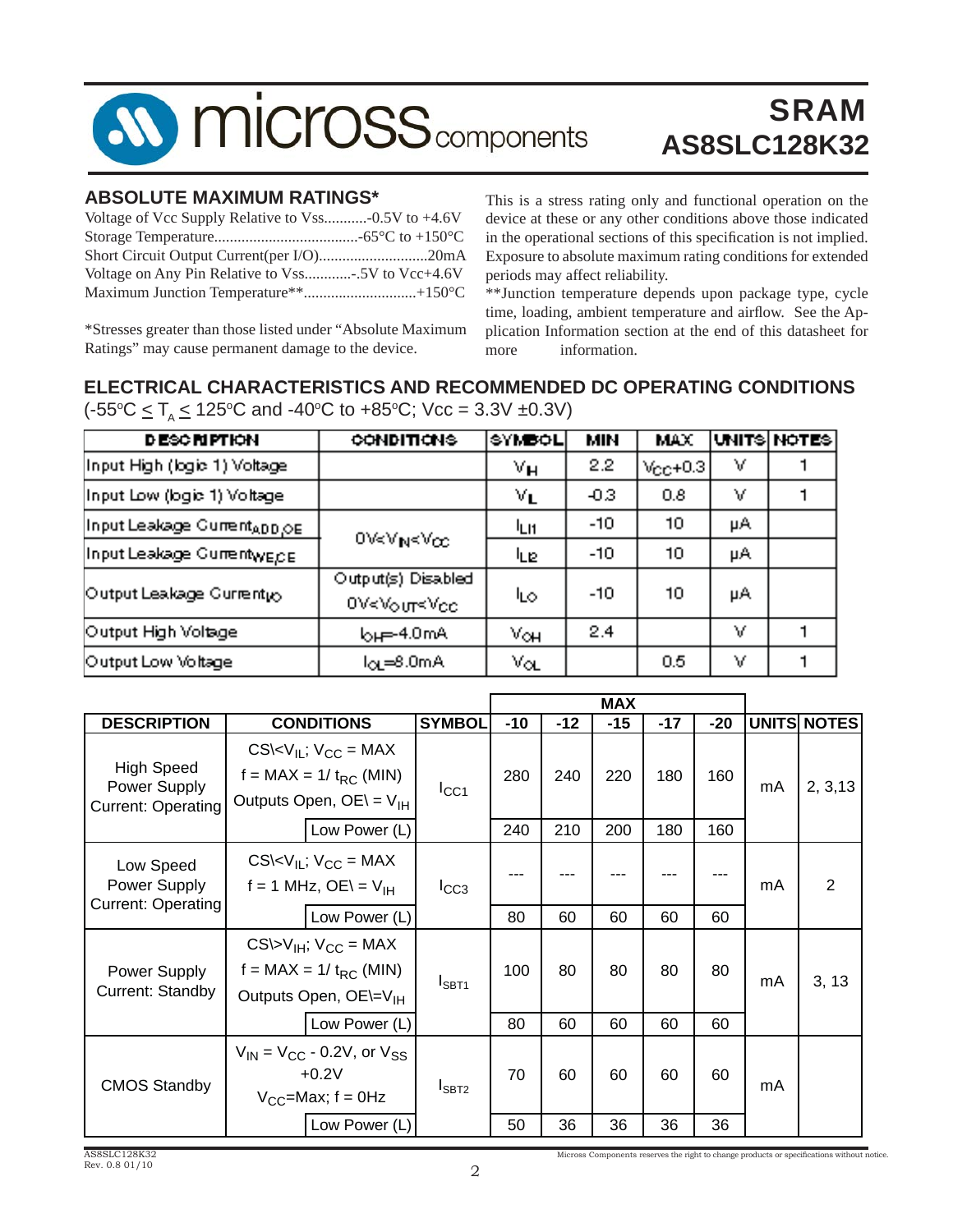

### **CAPACITANCE** (V<sub>IN</sub> = 0V, f = 1MHz, T<sub>A</sub> = 25°C)\*

| <b>SYMBOL</b>       | <b>PARAMETER</b>          | <b>MAX</b> | <b>UNITS</b> |
|---------------------|---------------------------|------------|--------------|
| $C_{ADD}$           | A0 - A16 Capacitance      | 40         |              |
| $C_{OE}$            | OE\ Capacitance           | 40         |              |
| $C_{WE}$ , $C_{CS}$ | WEx\ and CSx\ Capacitance | 12         |              |
| $C_{10}$            | I/O 0- I/O 31 Capacitance | 15         |              |

#### **NOTE:**

\*This parameter is sampled.

### **AC TEST CONDITIONS**

| <b>TEST SPECIFICATIONS</b> |  |
|----------------------------|--|
|                            |  |
|                            |  |
|                            |  |
|                            |  |
|                            |  |





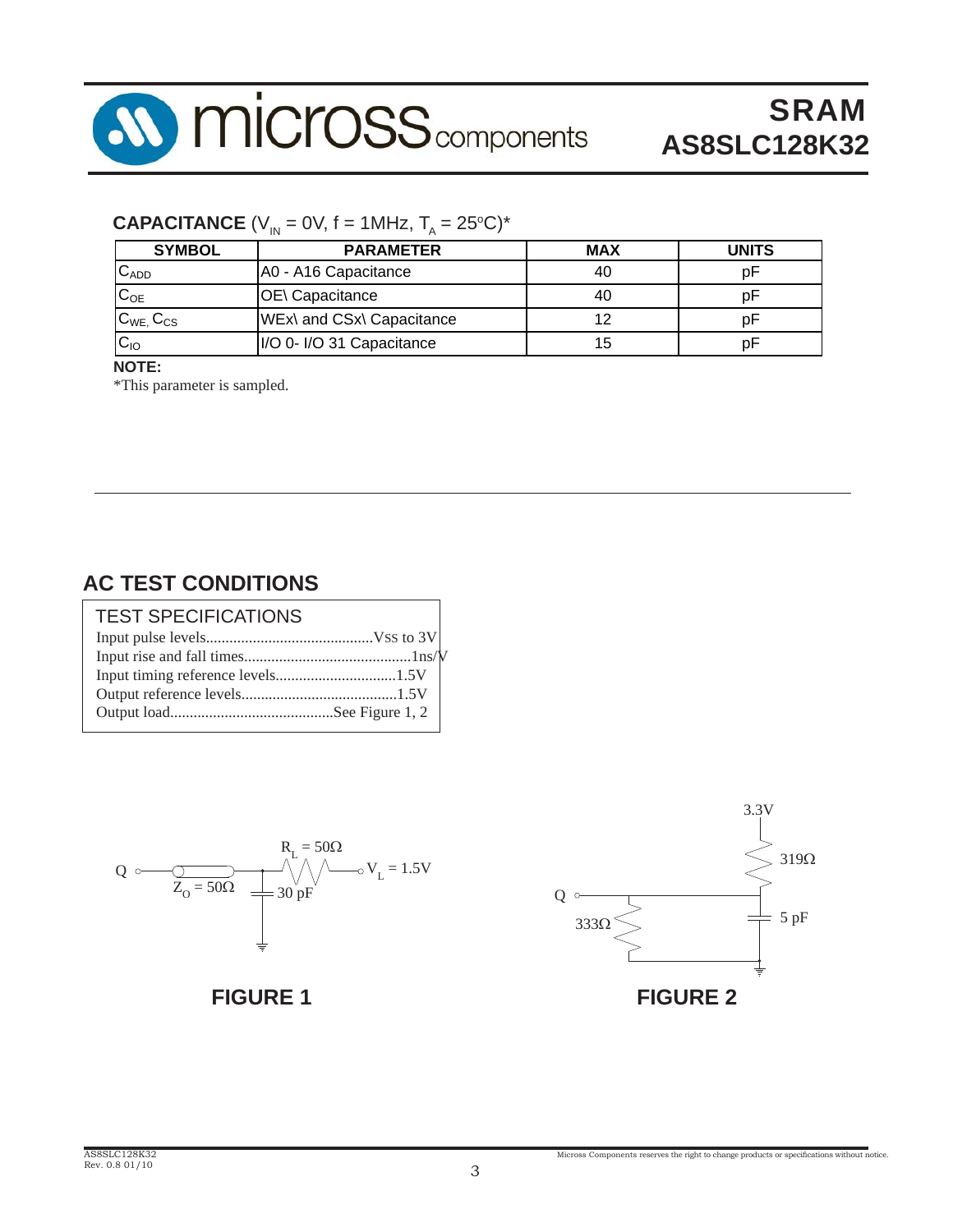### I. **MICroSS** components  $\boldsymbol{\lambda}$

# SRAM **AS8SLC128K32**

### **ELECTRICAL CHARACTERISTICS AND RECOMMENDED AC OPERATING CONDITIONS**

(NOTE 5)  $(-55^{\circ}\text{C} \leq \text{T}_{A} \leq 125^{\circ}\text{C}$  and -40°C to +85°C;  $V_{\text{cc}} = 3.3V \pm 0.3V$ )

| <b>DESCRIPTION</b>                 | <b>SYMBOL</b>     |                | $-10$      |                | $-12$      |                | $-15$          |                | $-17$      |                | $-20$      | <b>UNITS</b> | <b>INOTES</b> |
|------------------------------------|-------------------|----------------|------------|----------------|------------|----------------|----------------|----------------|------------|----------------|------------|--------------|---------------|
|                                    |                   | <b>MIN</b>     | <b>MAX</b> | <b>MIN</b>     | <b>MAX</b> | <b>MIN</b>     | <b>MAX</b>     | <b>MIN</b>     | <b>MAX</b> | <b>MIN</b>     | <b>MAX</b> |              |               |
| <b>READ CYCLE</b>                  |                   |                |            |                |            |                |                |                |            |                |            |              |               |
| <b>READ</b> cycle time             | <sup>t</sup> RC   | 10             |            | 12             |            | 15             |                | 17             |            | 20             |            | ns           |               |
| Address access time                | <sup>t</sup> AA   |                | 10         |                | 12         |                | 15             |                | 17         |                | 20         | ns           |               |
| Chip select access time            | tACS              |                | 10         |                | 12         |                | 15             |                | 17         |                | 20         | ns           |               |
| Output hold from address change    | <sup>t</sup> OH   | 1              |            | $\overline{2}$ |            | 2              |                | $\overline{2}$ |            | 2              |            | ns           |               |
| Chip select to output in Low-Z     | tLZCS             | 1              |            | $\mathcal{P}$  |            | $\overline{2}$ |                | $\mathfrak{p}$ |            | $\mathcal{P}$  |            | ns           | 4.6.7         |
| Chip select to output in High-Z    | <sup>t</sup> HZCS |                | 5.5        |                | 6          |                | $\overline{7}$ |                | 7.5        |                | 8          | ns           | 4,6,7         |
| Output enable access time          | <sup>t</sup> AOE  | $\Omega$       | 5.5        | $\Omega$       | 6          | $\Omega$       | $\overline{7}$ |                | 7.5        | $\Omega$       | 8          | ns           |               |
| Output enable to output in Low-Z   | <sup>t</sup> LZOE | $\Omega$       |            | $\Omega$       |            | $\Omega$       |                | $\Omega$       |            | $\Omega$       |            | ns           | 4,6           |
| Output disable to output in High-Z | <sup>t</sup> HZOE |                | 5.5        |                | 6          |                | $\overline{7}$ |                | 7.5        |                | 8          | ns           | 4,6           |
| <b>WRITE CYCLE</b>                 |                   |                |            |                |            |                |                |                |            |                |            |              |               |
| WRITE cycle time                   | <sup>t</sup> WC   | 10             |            | 12             |            | 15             |                | 17             |            | 20             |            | ns           |               |
| Chip select to end of write        | tcw               | 9              |            | 10             |            | 10             |                | 11             |            | 12             |            | ns           |               |
| Address valid to end of write      | <sup>t</sup> AW   | 9              |            | 10             |            | 10             |                | 11             |            | 12             |            | ns           |               |
| Address setup time                 | <sup>t</sup> AS   | $\Omega$       |            | $\Omega$       |            | $\Omega$       |                | $\Omega$       |            | $\Omega$       |            | ns           |               |
| Address hold from end of write     | <sup>t</sup> AH   | $\Omega$       |            | $\Omega$       |            | $\Omega$       |                | $\Omega$       |            | $\Omega$       |            | ns           |               |
| WRITE pulse width, CS\ controlled  | 'WP1              | 9              |            | 10             |            | 12             |                | 14             |            | 15             |            | ns           |               |
| WRITE pulse width, WE\ controlled  | <sup>t</sup> WP2  | 9              |            | 10             |            | 12             |                | 14             |            | 15             |            | ns           |               |
| Data setup time                    | t <sub>DS</sub>   | 5              |            | 6              |            | $\overline{7}$ |                | 7.5            |            | 8              |            | ns           |               |
| Data hold time                     | <sup>t</sup> DH   | 1              |            | 1              |            | 1              |                | 1              |            | 1              |            | ns           |               |
| Write disable to output in Low-z   | tLZWE             | $\overline{2}$ |            | $\overline{2}$ |            | $\overline{2}$ |                | 2              |            | $\overline{2}$ |            | ns           | 4,6,7         |
| Write enable to output in High-Z   | <sup>t</sup> HZWE | 5              |            | 5              |            | 6              |                | 6.5            |            | $\overline{7}$ |            | ns           | 4,6,7         |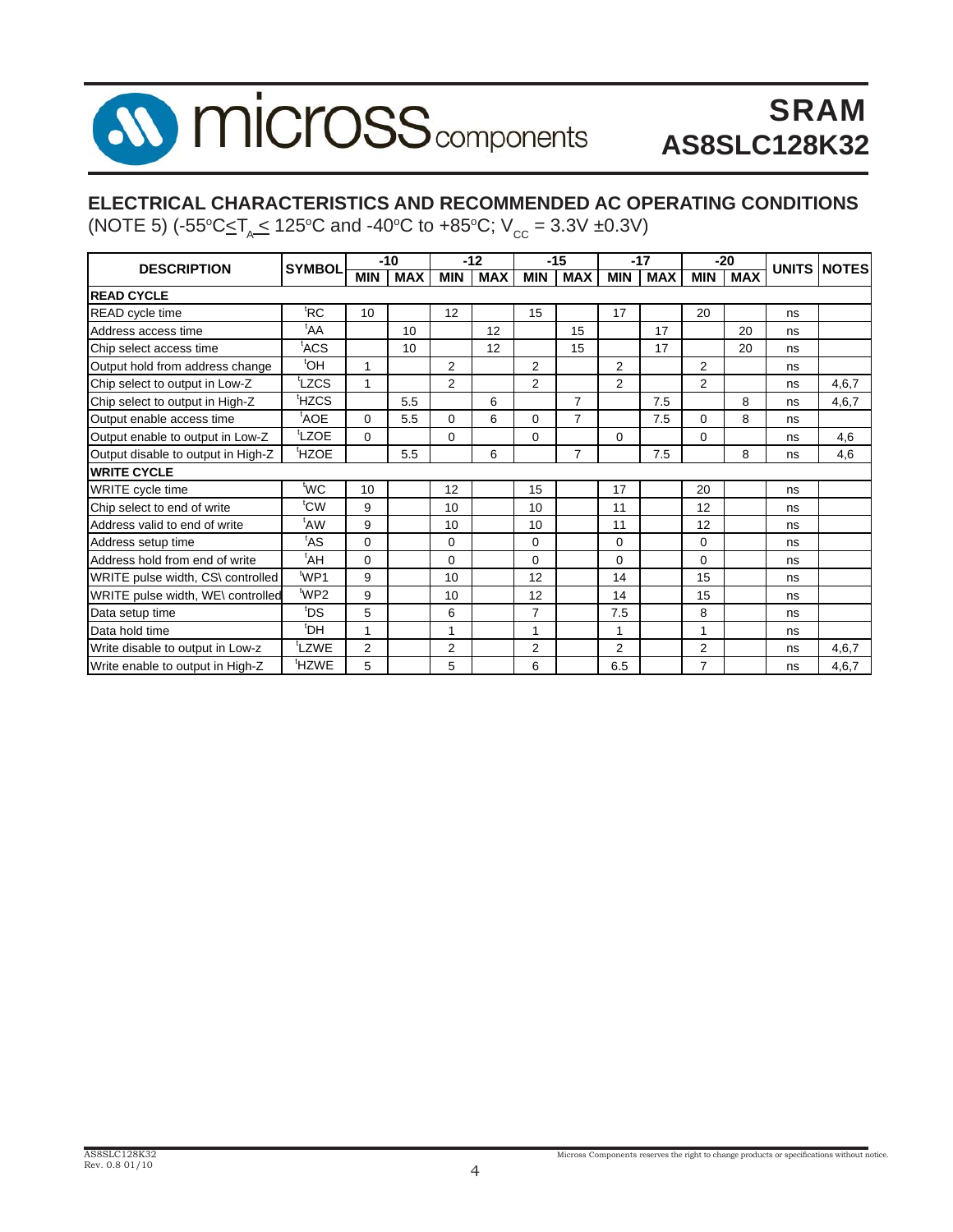

### **LOW POWER CHARACTERISTICS (L Version Only)**

| <b>DESCRIPTION</b>                             | <b>CONDITIONS</b>                                                                   | SYMBOLI              | MН              | MAX | <b>UNITS</b> | <b>NOTES</b> |       |
|------------------------------------------------|-------------------------------------------------------------------------------------|----------------------|-----------------|-----|--------------|--------------|-------|
| $\mathsf{V}_{\mathsf{OD}}$ for Retention Data. |                                                                                     |                      | V <sub>ва</sub> | 2   |              | v            |       |
| <b>IData Retention Current</b>                 | All inputs $\otimes \vee \infty \pm 0.2V$<br>or $\sqrt{\text{ss}} \pm 0.2 \sqrt{3}$ | $V_{\text{CO}} = 2V$ | locas.          |     | 24           | mA           |       |
|                                                | $GS = V\infty + 0.2V$                                                               | $V_{\text{CO}} = 3V$ | locas.          |     | 32.          | mA           |       |
| Chip Deselect to Data<br>Retention Time        |                                                                                     |                      | topr            | 0   |              | ns           |       |
| Operation Recovery Time                        |                                                                                     |                      | tŖ              | 20  |              | ms           | 4, 11 |

# **LOW V<sub>cc</sub> DATA RETENTION WAVEFORM**



### **NOTES**

- 1. All voltages referenced to  $V_{ss}$  (GND).
- 2. Worst case address switching.
- 3. ICC is dependent on output loading and cycle rates.

unloaded, and f=
$$
\frac{1}{\text{RC}(MIN)}
$$
 Hz.

The specified value applies with the outputs

4. This parameter guaranteed but not tested.

5. Test conditions as specified with output loading as shown in Fig. 1 & 2 unless otherwise noted.

6.  $t_{HZCS}$ ,  $t_{HZOE}$  and  $t_{HZWE}$  are specified with  $C_{L}$  = 5pF as in Fig. 2. Transition is measured +/- 200 mV typical from steady state voltage, allowing for actual tester RC time constant.

7. At any given temperature and voltage condition,

 $t_{\text{HZCS}}$ , is less than  $t_{\text{LZCS}}$ , and  $t_{\text{HZWE}}$  is less than  $t_{\text{LZWE}}$ . 8. WE\ is HIGH for READ cycle.

9. Device is continuously selected. Chip selects and output enable are held in their active state.

10. Address valid prior to or coincident with latest occurring chip enable.

11.  $t_{RC}$ = READ cycle time.

12. Chip enable  $(CS)$  and write enable  $(WE)$  can initiate and terminate a WRITE cycle.

13.  $I_{cc}$  is for full 32 bit mode.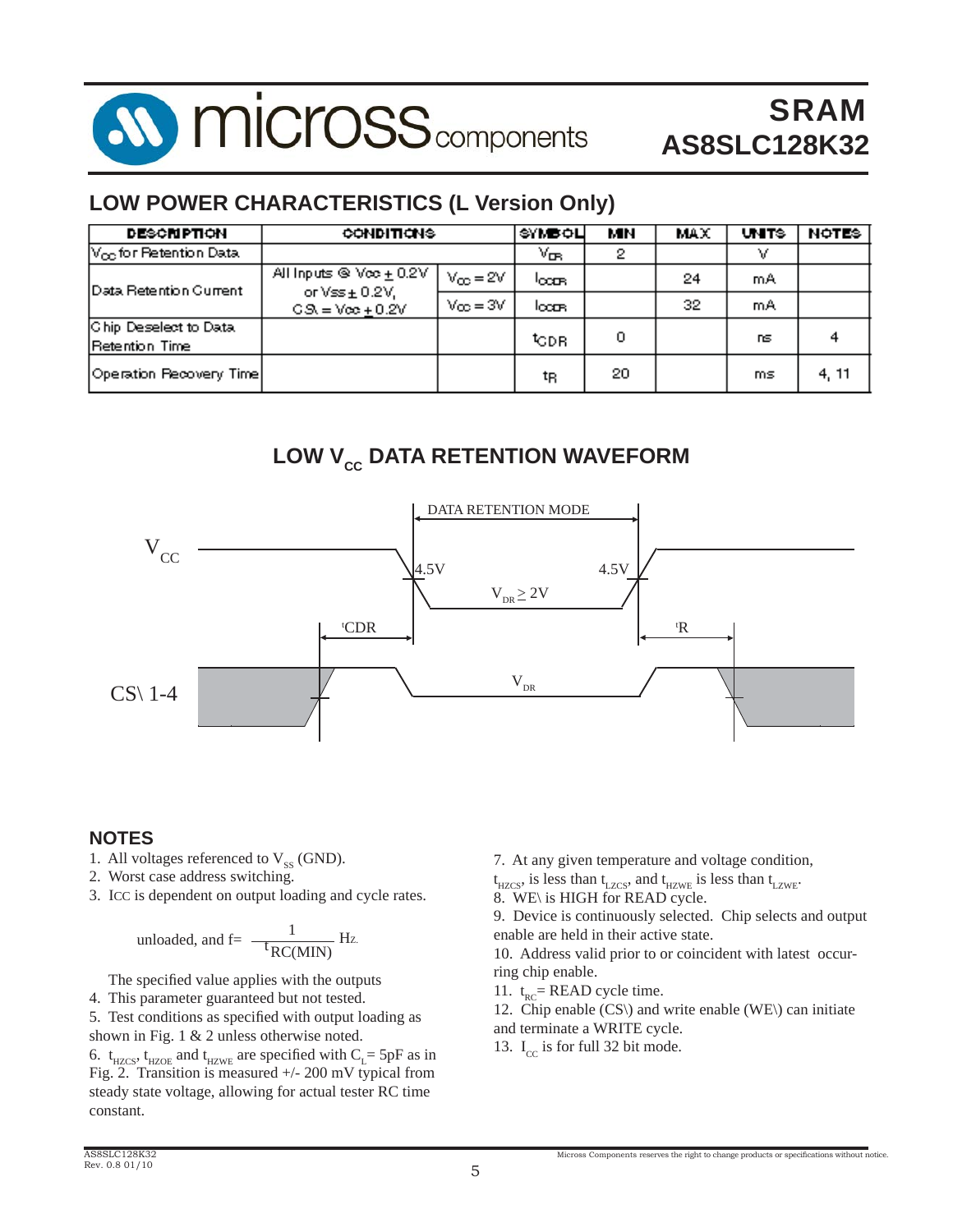

# **READ CYCLE NO. 1**



# **READ CYCLE NO. 2**

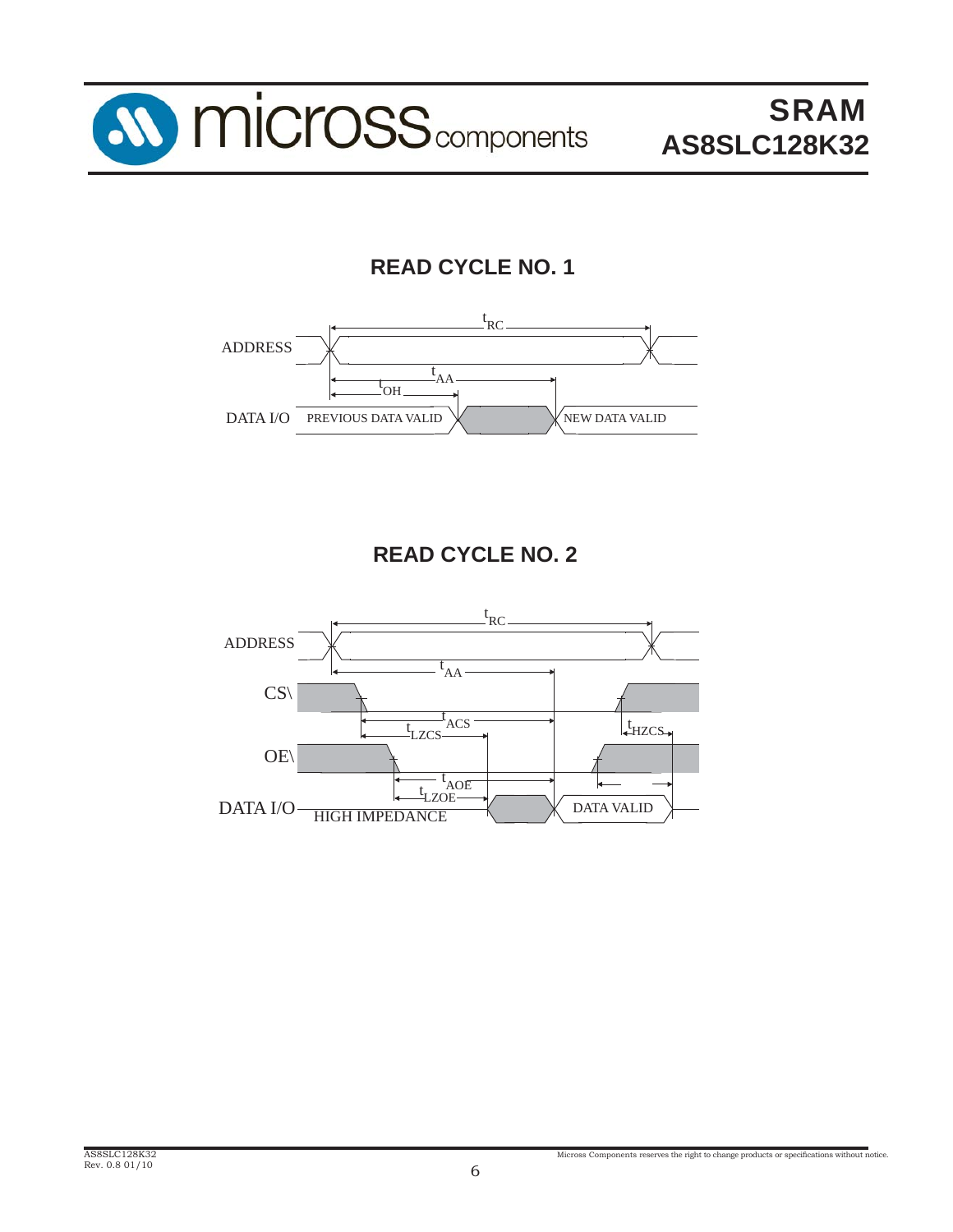

**WRITE CYCLE NO. 1** (Chip Select Controlled)



**WRITE CYCLE NO. 2** (Write Enable Controlled)



#### **NOTES**

1. All voltages referenced to  $V_{SS}$  (GND).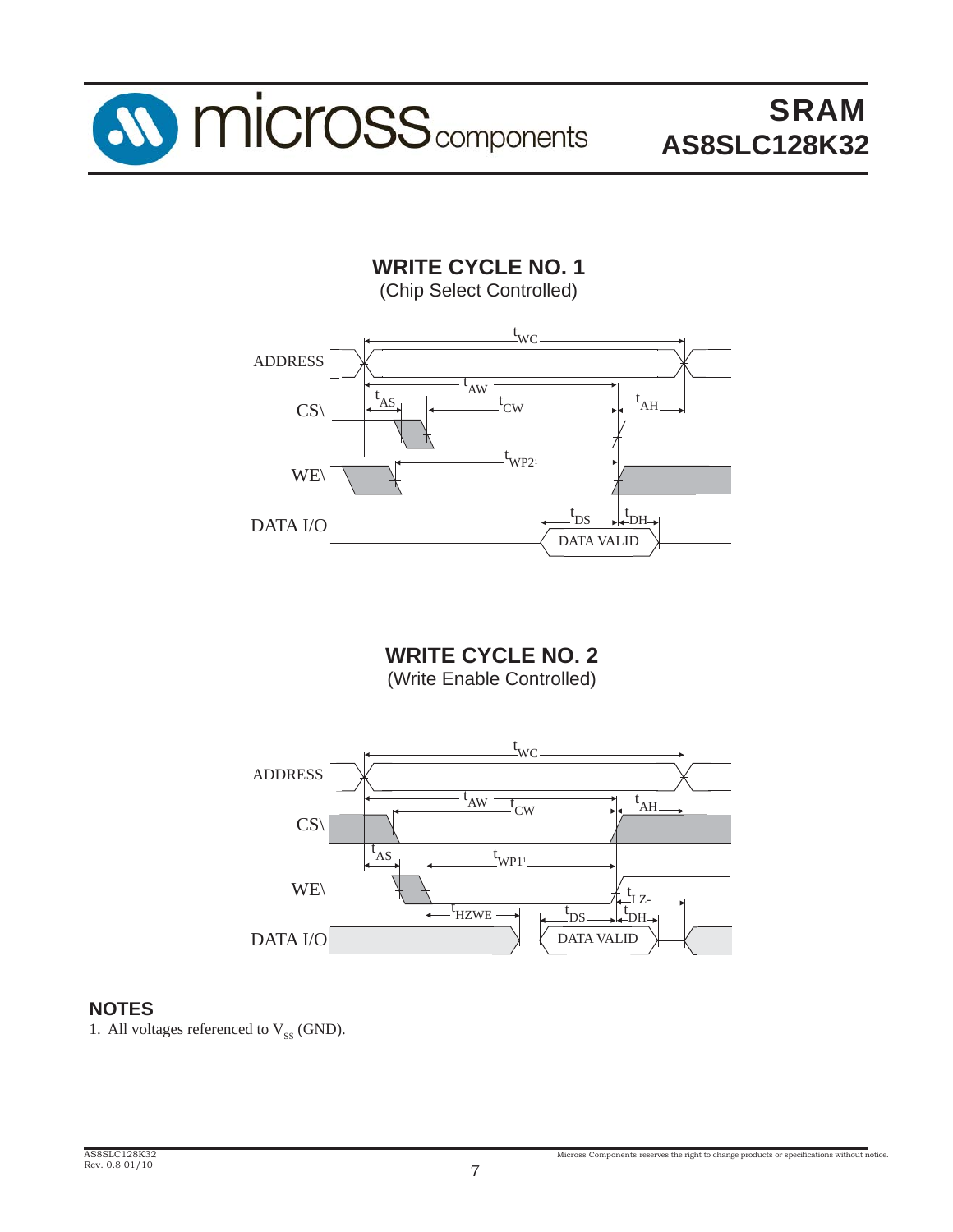

# **MECHANICAL DEFINITIONS\***

Micross Case (Package Designator Q)



|               | SMD SPECIFICATIONS |       |  |  |  |  |  |  |
|---------------|--------------------|-------|--|--|--|--|--|--|
| <b>SYMBOL</b> | м¢                 | MAX   |  |  |  |  |  |  |
| А             | 0.123              | 0.200 |  |  |  |  |  |  |
| A1            | 0.118              | 0.186 |  |  |  |  |  |  |
| A2            | 0.005              | 0.015 |  |  |  |  |  |  |
| в             | 0.010 REF          |       |  |  |  |  |  |  |
| ь             | 0.013              | 0.017 |  |  |  |  |  |  |
| D             | $0.800$ BSC        |       |  |  |  |  |  |  |
| D1            | 0.870              | 0.890 |  |  |  |  |  |  |
| D2            | 0.980              | 1.000 |  |  |  |  |  |  |
| Е             | 0.936              | 0.956 |  |  |  |  |  |  |
| е             | 0.050 BSC          |       |  |  |  |  |  |  |
| R             | 0.010 TYP          |       |  |  |  |  |  |  |
| -1            | 0.035              | 0.045 |  |  |  |  |  |  |

*\*All measurements are in inches.*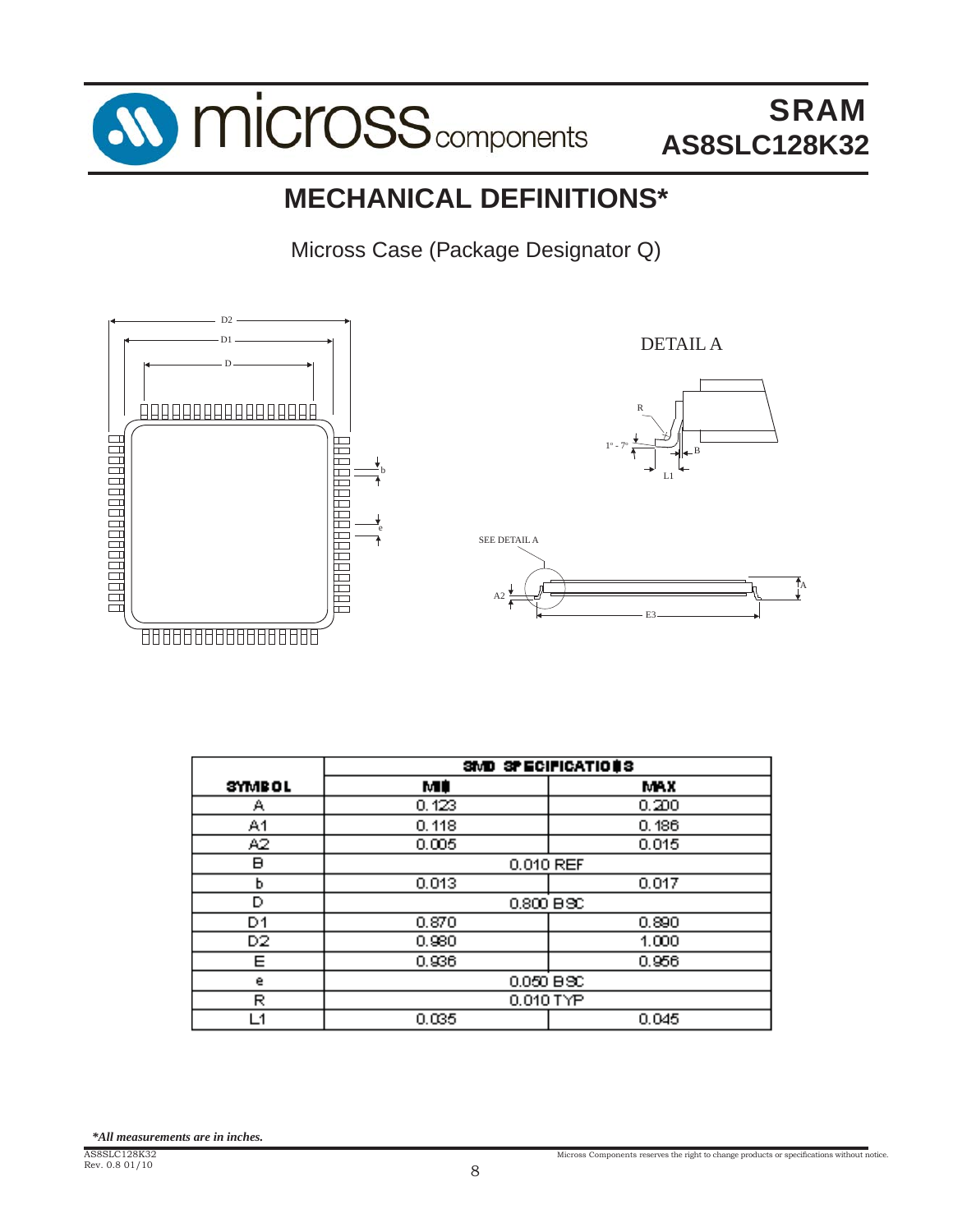

# **MECHANICAL DEFINITIONS\***

Micross Case (Package Designator P)



|               | SMD SPECIFICATIONS |           |  |  |  |  |  |  |  |
|---------------|--------------------|-----------|--|--|--|--|--|--|--|
| <b>SYMBOL</b> | мD                 | MAX       |  |  |  |  |  |  |  |
| Α             | 0.135              | 0.195     |  |  |  |  |  |  |  |
| A1            | 0.025              | 0.035     |  |  |  |  |  |  |  |
| фb            | 0.016              | 0.020     |  |  |  |  |  |  |  |
| <b>4b1</b>    | 0.045              | 0.055     |  |  |  |  |  |  |  |
| ф62           | 0.065              | 0.075     |  |  |  |  |  |  |  |
| D             | 1.064              | 1.086     |  |  |  |  |  |  |  |
| D1/E1         |                    | 1.000 BSC |  |  |  |  |  |  |  |
| D2.           | 0.600 BSC          |           |  |  |  |  |  |  |  |
| е             | 0.100 BSC          |           |  |  |  |  |  |  |  |
|               | 0.145              | 0.155     |  |  |  |  |  |  |  |

*\*All measurements are in inches.*